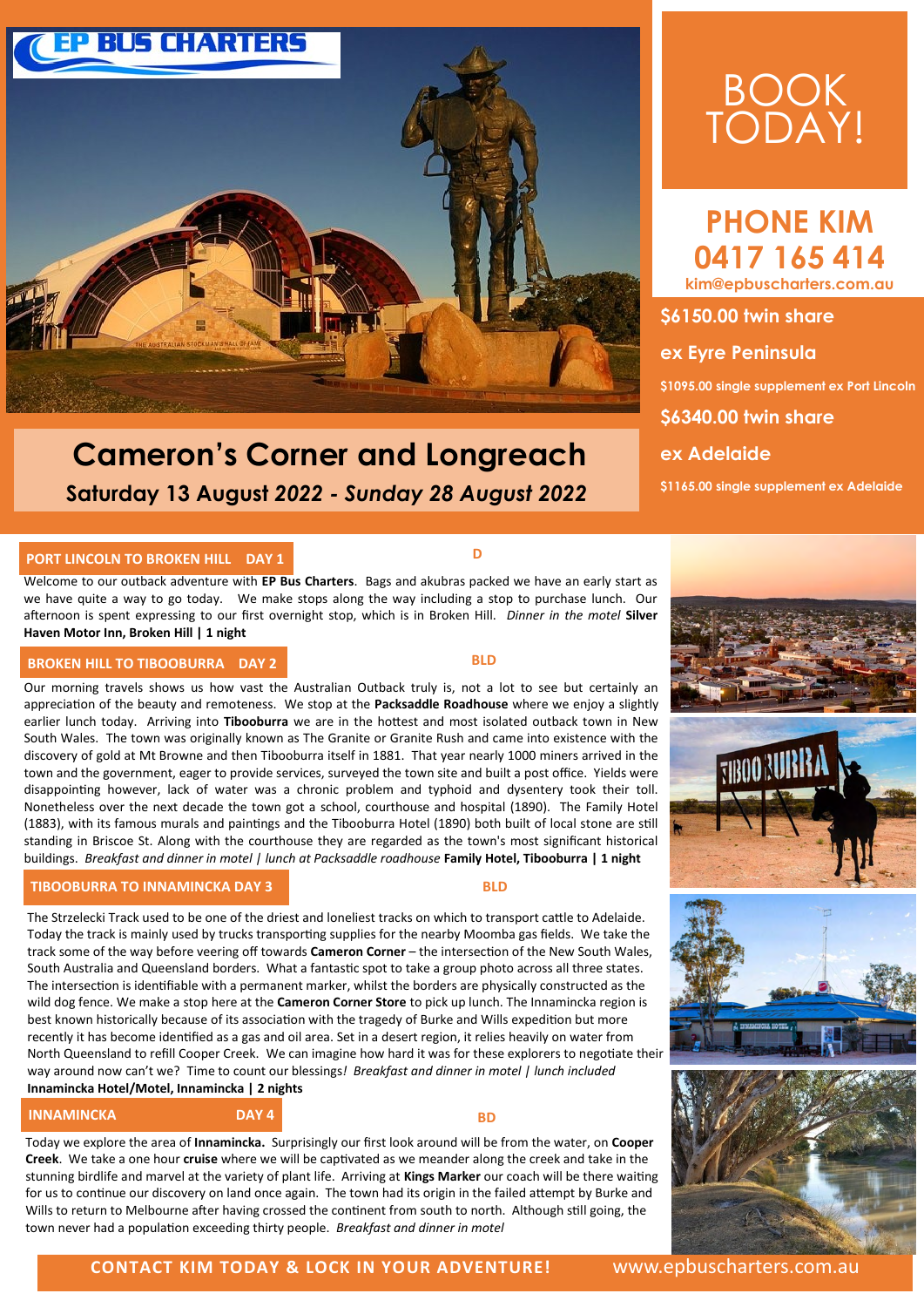### **EP BUS CHARTERS**

# BOOK TODAY! **Phone Kim 0417 165 414**

#### **INNAMINCKA TO THARGOMINDAH DAY 5**

 **BLD**

During our travel day we stop at the famous **Dig Tree**. This is the site of the cache of food left for the starving members of the South-North transcontinental expedition. A bit of time is spent in the coach today but that is all part of why we have joined this trip, to experience the vastness, remoteness and harshness of this amazing country we live in. We stop at the **Noccundra Hotel** for afternoon tea. Some people wonder why our population is so small for the size of the land we occupy, we are finding out the answer during these travel days. Don't worry we are about to arrive at the Oasis in this desert region – The Oasis Motel that is. The pool will certainly look inviting on our arrival. Country hospitality promises a good home cooked meal, then off to bed in our basic but clean rooms for a good nights' sleep. *Breakfast and dinner in motel | picnic lunch included*  **Thargomindah Oasis Motel | 1 night**

#### **THARGOMINDAH TO CHARLEVILLE BAY 6 BLD**

Leaving right after breakfast gives us time to make a fantastic stop during the day. First time we hop off the coach is in **Cunnamulla** to see what life on the land is really like. We arrive at **Charlotte Plains Station** which is a genuine working sheep and cattle station steeped in history and unique memorabilia. Our time here will be made special by getting to know the owners during a talk and tour after which we savour the **lunch** that has been prepared for us. As we make our way through Cunnamulla take a look at the **Cunnamulla Fella** - a statue located near the Shire Hall gazing across the centre of town. The Cunnamulla Fella is an iconic Australian Bush character from a song written by Stan Coster and sung by Slim Dusty. The town erected the statue as a tribute to Stan and Slim and to the 'ringers' of the bush. Late afternoon we arrive in Charleville. *Breakfast and dinner in motel | lunch at Charlotte Plains Station* **Waltzing Matilda Motel, Charleville | 1 night**

#### **CHARLEVILLE TO LONGREACH DAY 7**

 **BD**

After breakfast we continue north to **Blackall**, home to the legendary "gun shearer" **Jackie Howe** and where he set the almost unbelievable record of shearing 321 sheep with blade shears in a day. A bronze statue now stands as a monument to the man and the achievement. We will make a stop along the way to purchase lunch. At **Ilfracombe** we have time this afternoon to "wet the whistle" at the famous **Wellshot Hotel**. From here it's onto **Longreach,** a town which has played a significant role in the early development of central Queensland and outback Australia. We check in to our accommodation where we can settle in as this will be home for the next 5 nights. *Breakfast and dinner at the motel* **Albert Park Motor Inn, Longreach | 5 nights**

**WINTON DAY 8 BLD**

We will see some dramatic and ever-changing scenery as we make our way to **Winton**. The area was once home to dinosaurs and is full of ground breaking scientific discoveries and archaeological digs. Today we will have the opportunity to learn about this prehistoric phenomenon at **The Australian Age of Dinosaurs.** The centre hosts the largest collection of Australian dinosaur fossils and the largest fossil preparation laboratory in the southern hemisphere. It was in the Winton area that Banjo Paterson wrote his famous poem about the swagman and the jolly jumbuck and **"Waltzing Matilda".** On arrival in town we head straight to the **Waltzing Matilda Centre** for lunch and time to look through the museum**.** Tragically, it was burnt to the ground in 2015 and luckily for us, it has re-opened and is now a world class museum and art gallery with displays focusing on the Australian landscape, channel country, the women of the homesteads and livestock/wool industries of the outback. We return to Longreach for our last night in the area. *Breakfast and dinner in motel* | *Lunch at Waltzing Matilda Centre*

#### **LONGREACH <b>DAY 9 BLD**

This morning we get an insight to the area through the eyes of local graziers and pioneer families. Greeting the owners of **Strathmore Station,** we discover what it takes to meet the challenges of the land and how they were overcome. At the Homestead we receive warm outback hospitality with a delicious home-baked morning tea. Next we visit the historic 1922 QANTAS hanger at the **QANTAS Founders Museum**. The historic photographs, memorabilia and multimedia displays bring alive the inspirational stories of one of the world's pioneering airlines. The complex houses the museum, theatrette and exhibition hall and visitor information centre. A **Boeing 747-200**, donated by Qantas Airways Ltd, forms a spectacular part of the museum's outdoor display. Our **guided tour** provides us with an appreciation of the vision and achievements of the Qantas Founders, which is "that Qantas would one day become one of the worlds' greatest airlines". We enjoy lunch here before returning to our hotel to freshen up for our sunset cruise and dinner on the banks of the **Thomson River**. Relax on the top deck of the **Longreach Explorer** and take in 360 degree views of the Thomson River. Enjoy entertaining and informative commentary detailing river and cultural stories. Unwind with complimentary nibbles platters and purchase drinks from the licensed on-board cash bar. As the sunset fades into starlight, we dock at **Smithy's Outback Dinner & Show** for a night of great food and live entertainment under the stars. *Breakfast in motel | lunch at QANTAS Founders Museum | Outback dinner and show*



### **INCLUSIONS**

- 15 nights accommodation
- 15 cooked breakfasts
- $\sqrt{14}$  dinners
- 10 lunches

### **HIGHLIGHTS**

. Morning cruise on Cooper Creek, Innamincka

- . Visit Dig Tree
- . Talk on the History of Noccundra
- . Afternoon tea provided from Noccundra Hotel
	- . Morning tea, tour and lunch at Charlotte Plains Cattle Station
	- . Cobb & Co Stagecoach Experience, Harry Redford Old Time Tent Show, Billy Can Lunch at Outback Pioneer – Kinnon & Co
	- . Entry to School of Distance Education, Longreach
	- . Entry to Museum Galleries and A Stockman's Life - Live Day Show at Fame, Longreach
	- Outback Aussie Tours
- . Lunch, Museum Entry and a 747 / Super Constellation Tour at the Qantas Founders Outback Museum, Longreach
- . Drovers Sunset Cruise, Smithy's Outback Dinner and Show with Outback Aussie Tours Longreach
- . Tour and morning tea at the Australian Age of Dinosaurs, Winton
- . Entry, Self-guided audio tour and Lunch at the Waltzing Matilda Centre
	- . Locally guided tour of Barcaldine
- . Lunch at The Wool Scour, Blackall
- . Nibbles and drinks at the Cosmos Centre and 30 minute twilight observatory session at the
- Locally guided tour of Bourke
- . Dinner at Bourke Bowling Club
- . Lunch at Warrawong on the Darling Wilcannia

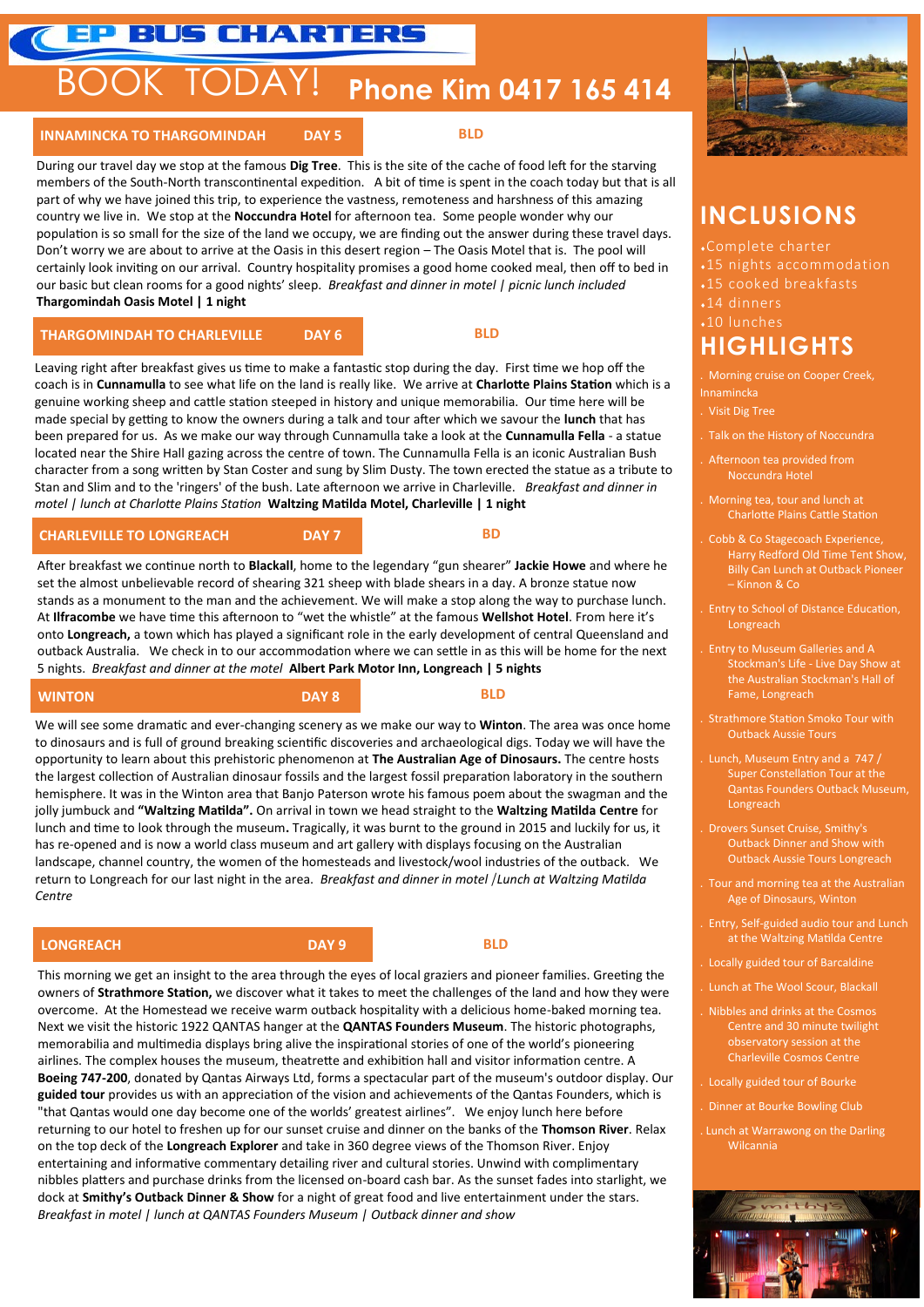# BOOK TODAY! **Phone Kim 0417 165 414**

#### **OUTBACK LEGENDS DAY 10 BLD**

What an exceptional day planned! We must hold on to our hats as we travel back in time within a beautifully restored **stagecoach**! Hearing the pounding hooves of the magnificent horses on the outback road, there is no mistaking that we are now part of the pioneering past. Enjoy this exhilarating and entertaining experience as it's the closest you can get to feeling what it would have been like being a pioneer. We now visit the **Stockmans Hall of Fame,** a fascinating tribute to the pioneering men and women of Outback Australia. We enjoy a Billy-Can lunch and see the wonderful **"Harry Redford Old Time Tent Show"** at the **Kinnon and Co store.** Based on the traditional outback travelling shows, this is Aussie outback humour and ingenuity at its best! It's a hilarious hour of entertainment featuring animals, stockmen and improvised theatre with a laugh a minute. Following our afternoon of entertainment we visit the **School of Distance Education** - a classroom more than twice the size of Victoria, where the playground is as vast as the outback and the partnership between home and school is legendary. *Breakfast at the Woolshed Restaurant | Billy Can lunch | dinner at the Birdcage Hotel*

**LONGREACH DAY AT LEISURE DAY 11**

**B** 

Today you have the day at leisure to further explore the township. Simply take in the beauty of the area or explore the shops that are unique as the locals that run them. Tonight's dinner is at your own cost to maybe try something completely different or more of the same. *Breakfast at the Woolshed Restaurant*

#### **LONGREACH TO CHARLEVILLE DAY 12**

 **BLD**

This morning we farewell Longreach and travel to **Barcaldine,** a town steeped in history of the early pioneers' struggles and the evolution of Australia as a nation. We'll hear about the shearers strike in the 1890s and see the **Tree of Knowledge**. This marks the spot where the Australian Labour Party was formed. Our **lunch** venue today is at the massive **Wool Scour,** housed in the Visitor Information Centre. This is the only steam driven wool scour (wool washing facility) remaining of the 52 once operating across the country. This afternoon we express through to our overnight destination of **Charleville,** the town situated on the banks of the Warrego River. We arrive in **Charleville** with time to settle into our motel before venturing out late this afternoon to Charleville's best known attraction, the **Cosmos Centre.** The centre is an audio-visual extravaganza featuring hi-tech interactive displays that take you on an astronomical journey through the ages, unravelling many mysteries of our night sky. We enjoy some nibbles and drinks before the open-air observatory and viewing of the outback night sky. *Breakfast and dinner at the motel | lunch at Wool Scour* **Mulga Country Motor Inn, Charleville | 1 night**

#### **CHARLEVILLE TO BOURKE DAY 13**

 **BLD**

We have a travel day today as we head due south, stopping for rest stops and our **packed lunches** along the way. Our destination today is **Bourke.** Due to its proximity to the Darling River, it was soon established as a trade hub for transportation industries that were setting up branches in the town. There was a Cobb & Co Coach Terminus, several paddle boat companies and in 1885 Bourke was also accessible by rail. Upon arriving into town we are joined by a **local guide** who will give us an introductory tour. At the corner of Mitchell and Wilson Streets is the Carriers Arms Inn, frequented by Henry Lawson in the early 1890s and mentioned in some of his stories. *Breakfast in motel | picnic lunch included | dinner at Bowling Club* **Darling River Motel, Bourke | 1 night**

#### **BOURKE TO BROKEN HILL BOURKE TO BROKEN HILL**

 **BLD**

Today is a travel day as we drive from Bourke to Broken Hill. Hopefully, subject to road and weather conditions, we can follow alongside the Darling River. First stop is the port of **Louth** which initially served the great McCaughey Empire of Toorale and Dunlop Stations – 2 million acres, shearing half a million sheep during the 1880s. The sheds, on the forefront of technology, were the first to use electricity and mechanical shears. Next stop is **Tilpa** – the "village on the flood plain". The Tilpa Hotel is a must see – one of only two pubs in Australia considered to represent true bush hotels of yesteryear. Our final stop on the Darling is **Wilcannia** – once known as Queen City of the West and the site of the original Resches Brewery. We stop in at the Warrawong on the Darling Wilcannia for a slightly later lunch. From here we turn west to Broken Hill*. Breakfast and dinner in motel | lunch at Warrawong on the Darling Wilcannia* **Silver Haven Motor Inn, Broken Hill | 1 night**

### **BROKEN HILL TO PORT AUGUSTA DAY 15**

**BD** 

We have a travel day today so don't forget a good book or maybe some photos you want to sort through. We make stops along the way including one to purchase lunch. Arriving into Port Augusta we can freshen up for our last dinner together on tour with many stories to share. *Breakfast and dinner in motel* **Standpipe Golf Motor Inn, Port Augusta | 1 night**

#### **PORT AUGUSTA TO HOME**

**B** 

Not only have we made wonderful new friends but we have explored parts of Australia that many don't get to see and enjoy. The Aussie country hospitality is remembered and cherished as we head for home. Arriving home early afternoon ends a most wonderful trip to the Outback, where time has stood still in some parts. *Breakfast in motel*



### **TERMS & Conditions**

Price is based on twin share, single supplements apply

\$350 per person—deposit required upon booking (when receiving paperwork)

guest cancels

Tour will be rescheduled if COVID-19 causes cancellation

booking

tour departure

5 weeks to 14 days 50% loss

14-8 days 70% cancellation fee

Inside 7 days 100%

Itinerary subject to change due to weather or events out of our control

### **CONTACT US TODAY & LOCK IN YOUR ADVENTURE!**

BOOKINGS & ENQUIRIES Phone Kim 0417 165 414